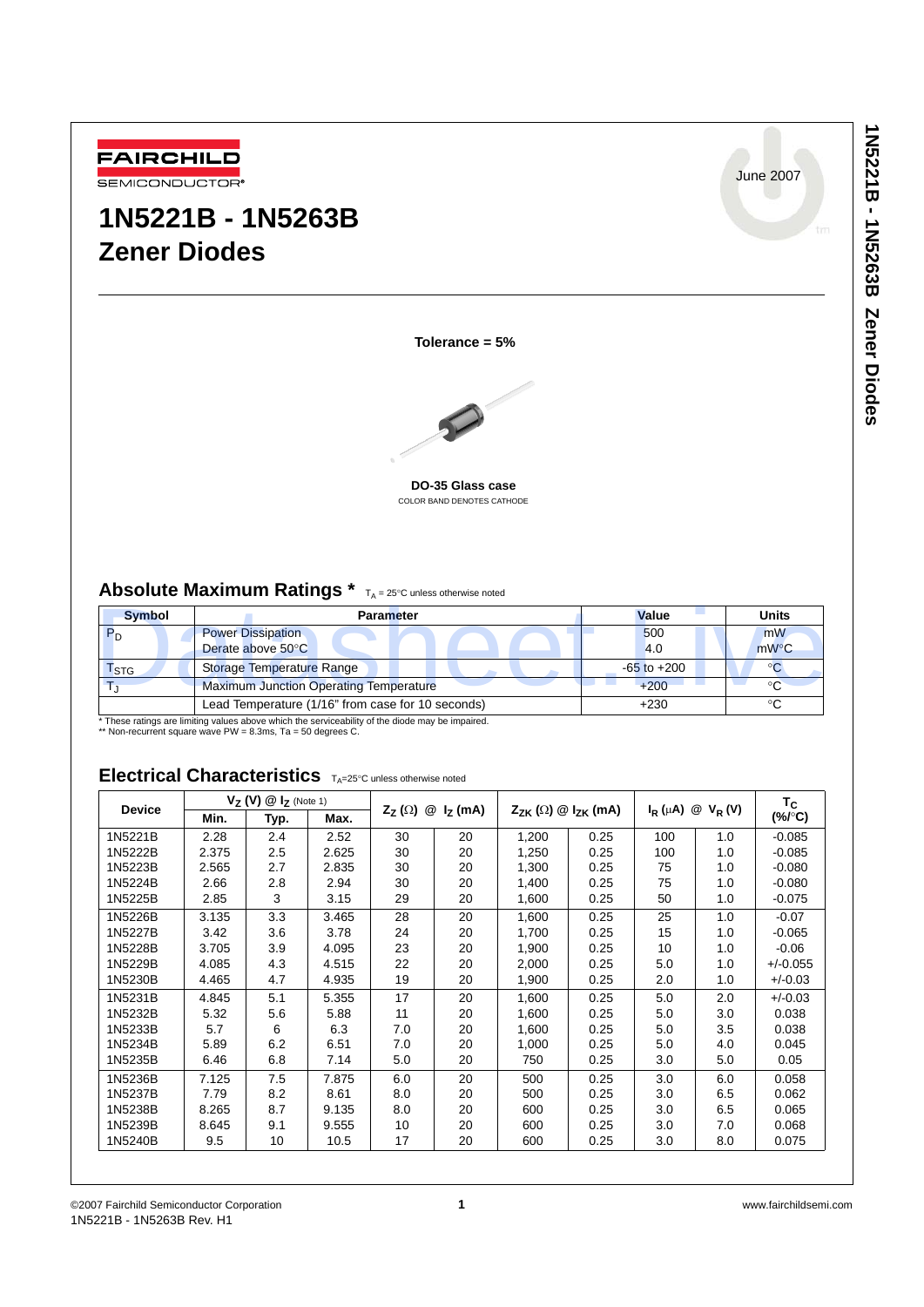| <b>Device</b> | $V_Z(V) \ @ \ I_Z$ (Note 1) |      |       |                                         |     |                                            | $I_R(\mu A) \otimes V_R(V)$ |     | $T_c$ |        |
|---------------|-----------------------------|------|-------|-----------------------------------------|-----|--------------------------------------------|-----------------------------|-----|-------|--------|
|               | Min.                        | Typ. | Max.  | @I <sub>Z</sub> (mA)<br>$Z_{Z}(\Omega)$ |     | $Z_{ZK}(\Omega) \otimes I_{ZK}(\text{mA})$ |                             |     |       | (%/°C) |
| 1N5241B       | 10.45                       | 11   | 11.55 | 22                                      | 20  | 600                                        | 0.25                        | 2.0 | 8.4   | 0.076  |
| 1N5242B       | 11.4                        | 12   | 12.6  | 30                                      | 20  | 600                                        | 0.25                        | 0.1 | 9.1   | 0.077  |
| 1N5243B       | 12.35                       | 13   | 13.65 | 13                                      | 9.5 | 600                                        | 0.25                        | 0.1 | 9.9   | 0.079  |
| 1N5244B       | 13.3                        | 14   | 14.7  | 15                                      | 9.0 | 600                                        | 0.25                        | 0.1 | 10    | 0.080  |
| 1N5245B       | 14.25                       | 15   | 15.75 | 16                                      | 8.5 | 600                                        | 0.25                        | 0.1 | 11    | 0.082  |
| 1N5246B       | 15.2                        | 16   | 16.8  | 17                                      | 7.8 | 600                                        | 0.25                        | 0.1 | 12    | 0.083  |
| 1N5247B       | 16.15                       | 17   | 17.85 | 19                                      | 7.4 | 600                                        | 0.25                        | 0.1 | 13    | 0.084  |
| 1N5248B       | 17.1                        | 18   | 18.9  | 21                                      | 7.0 | 600                                        | 0.25                        | 0.1 | 14    | 0.085  |
| 1N5247B       | 18.05                       | 19   | 19.95 | 23                                      | 6.6 | 600                                        | 0.25                        | 0.1 | 14    | 0.085  |
| 1N5250B       | 19                          | 20   | 21    | 25                                      | 6.2 | 600                                        | 0.25                        | 0.1 | 15    | 0.086  |
| 1N5251B       | 20.9                        | 22   | 23.1  | 29                                      | 5.6 | 600                                        | 0.25                        | 0.1 | 17    | 0.087  |
| 1N5252B       | 22.8                        | 24   | 25.2  | 33                                      | 5.2 | 600                                        | 0.25                        | 0.1 | 18    | 0.088  |
| 1N5253B       | 23.75                       | 25   | 26.25 | 35                                      | 5.0 | 600                                        | 0.25                        | 0.1 | 19    | 0.088  |
| 1N5254B       | 25.65                       | 27   | 28.35 | 41                                      | 4.6 | 600                                        | 0.25                        | 0.1 | 21    | 0.089  |
| 1N5255B       | 26.6                        | 28   | 29.4  | 44                                      | 4.5 | 600                                        | 0.25                        | 0.1 | 21    | 0.090  |
| 1N5256B       | 28.5                        | 30   | 31.5  | 49                                      | 4.2 | 600                                        | 0.25                        | 0.1 | 23    | 0.09   |
| 1N5257B       | 31.35                       | 33   | 34.65 | 58                                      | 3.8 | 700                                        | 0.25                        | 0.1 | 25    | 0.092  |
| 1N5258B       | 34.2                        | 36   | 37.8  | 70                                      | 3.4 | 700                                        | 0.25                        | 0.1 | 27    | 0.093  |
| 1N5259B       | 37.05                       | 39   | 40.95 | 80                                      | 3.2 | 800                                        | 0.25                        | 0.1 | 30    | 0.094  |
| 1N5260B       | 40.85                       | 43   | 45.15 | 93                                      | 3.0 | 900                                        | 0.25                        | 0.1 | 33    | 0.095  |
| 1N5261B       | 44.65                       | 47   | 49.35 | 105                                     | 2.7 | 1000                                       | 0.25                        | 0.1 | 36    | 0.095  |
| 1N5262B       | 48.45                       | 51   | 53.55 | 125                                     | 2.5 | 1100                                       | 0.25                        | 0.1 | 39    | 0.096  |
| 1N5263B       | 53.2                        | 56   | 58.8  | 150                                     | 2.2 | 1300                                       | 0.25                        | 0.1 | 43    | 0.096  |

 $V_F$  Forward Voltage = 1.2V Max.  $\textcircled{1}_F$  = 200mA

**Notes:**

1.Zener Voltage (V<sub>Z</sub>)<br>The zener voltage is measured with the device junction in the thermal equilibrium at the lead temperature (T<sub>L</sub>) at 30℃ ± 1℃ and 3/8" lead length

# **Top Mark Information**

| <b>Device</b> | Line 1      | Line <sub>2</sub> | Line 3 |
|---------------|-------------|-------------------|--------|
| 1N5221B       | <b>LOGO</b> | 22                | 1B     |
| 1N5222B       | <b>LOGO</b> | 22                | 2B     |
| 1N5223B       | <b>LOGO</b> | 22                | 3B     |
| 1N5224B       | <b>LOGO</b> | 22                | 4B     |
| 1N5225B       | <b>LOGO</b> | 22                | 5B     |
| 1N5226B       | <b>LOGO</b> | 22                | 6B     |
| 1N5227B       | <b>LOGO</b> | 22                | 7B     |
| 1N5228B       | <b>LOGO</b> | 22                | 8B     |
| 1N5229B       | <b>LOGO</b> | 22                | 9B     |
| 1N5230B       | <b>LOGO</b> | 23                | 0B     |
| 1N5231B       | <b>LOGO</b> | 23                | 1B     |
| 1N5232B       | <b>LOGO</b> | 23                | 2B     |
| 1N5233B       | <b>LOGO</b> | 23                | 3B     |
| 1N5234B       | <b>LOGO</b> | 23                | 4B     |
| 1N5235B       | <b>LOGO</b> | 23                | 5B     |
| 1N5236B       | <b>LOGO</b> | 23                | 6B     |
| 1N5237B       | <b>LOGO</b> | 23                | 7B     |
| 1N5238B       | <b>LOGO</b> | 23                | 8B     |
| 1N5239B       | <b>LOGO</b> | 23                | 9B     |
| 1N5240B       | <b>LOGO</b> | 24                | 0B     |
| 1N5241B       | <b>LOGO</b> | 24                | 1B     |
| 1N5242B       | <b>LOGO</b> | 24                | 2B     |
| 1N5243B       | <b>LOGO</b> | 24                | 3B     |
| 1N5244B       | <b>LOGO</b> | 24                | 4B     |
| 1N5245B       | <b>LOGO</b> | 24                | 5B     |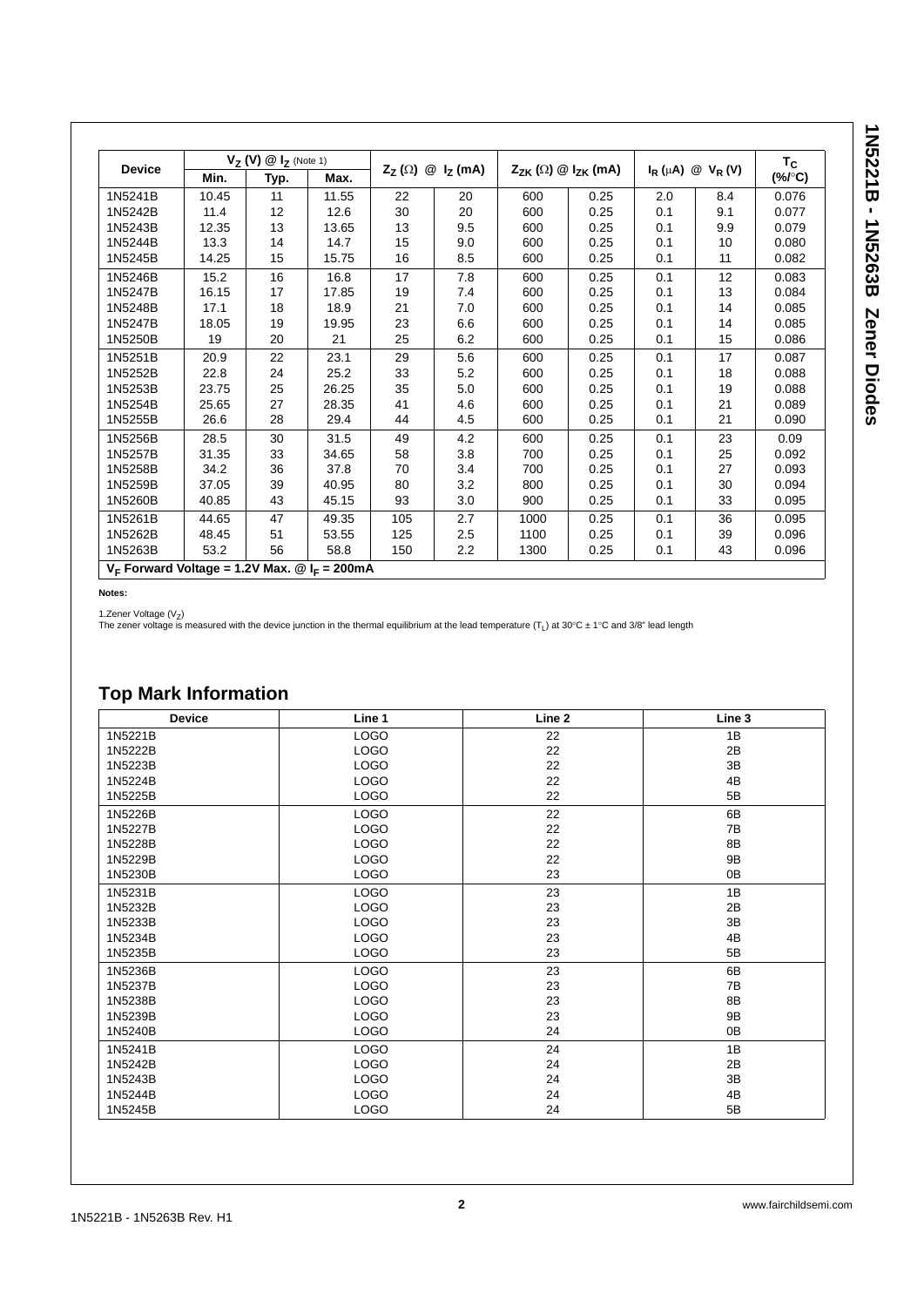| İ<br>Ų           |
|------------------|
|                  |
| П                |
| ׆֧<br>ť<br>I     |
| √<br>י<br>?<br>? |
| ı                |
| Č                |

| 1N5246B | <b>LOGO</b> | 24 | 6B             |
|---------|-------------|----|----------------|
| 1N5247B | <b>LOGO</b> | 24 | 7B             |
| 1N5248B | <b>LOGO</b> | 24 | 8B             |
| 1N5247B | <b>LOGO</b> | 24 | 9B             |
| 1N5250B | <b>LOGO</b> | 25 | 0 <sub>B</sub> |
| 1N5251B | <b>LOGO</b> | 25 | 1B             |
| 1N5252B | <b>LOGO</b> | 25 | 2B             |
| 1N5253B | <b>LOGO</b> | 25 | 3B             |
| 1N5254B | <b>LOGO</b> | 25 | 4B             |
| 1N5255B | <b>LOGO</b> | 25 | 5B             |
| 1N5256B | <b>LOGO</b> | 25 | 6B             |
| 1N5257B | <b>LOGO</b> | 25 | 7B             |
| 1N5258B | <b>LOGO</b> | 25 | 8 <sub>B</sub> |
| 1N5259B | <b>LOGO</b> | 25 | 9B             |
| 1N5260B | <b>LOGO</b> | 26 | 0 <sub>B</sub> |
| 1N5261B | <b>LOGO</b> | 26 | 1B             |
| 1N5262B | <b>LOGO</b> | 26 | 2B             |
| 1N5263B | <b>LOGO</b> | 26 | 3B             |

## **Top Mark Information (Continued)**



1<sup>st</sup> line: F - Fairchild Logo

2<sup>nd</sup> line: Device Name - 4<sup>th</sup> to 5<sup>th</sup> characters of the device name. or 5<sup>th</sup> to 6<sup>th</sup> characters for BZXyy series

 $3<sup>rd</sup>$  line: Device Name -  $6<sup>th</sup>$  to  $7<sup>th</sup>$  characters of the device name. or Voltage rating for BZXyy series

### **General Requirements:**

1.0 Cathode Band

2.0 First Line: F - Fairchild Logo

3.0 Second Line: Device name - For 1Nxx series:  $4<sup>th</sup>$  to  $5<sup>th</sup>$  characters of the device name.

For BZxx series:  $5<sup>th</sup>$  to  $6<sup>th</sup>$  characters of the device name.

4.0 Third Line: Device name - For 1Nxx series:  $6<sup>th</sup>$  to  $7<sup>th</sup>$  characters of the device name.

For BZXyy series: Voltage rating

5.0 Devices shall be marked as required in the device specification (PID or FSC Test Spec).

6.0 Maximum no. of marking lines: 3

7.0 Maximum no. of digits per line: 2

8.0 FSC logo must be 20 % taller than the alphanumeric marking and should occupy the 2 characters of the specified line.

9.0 Marking Font: Arial (Except FSC Logo)

10.0 First character of each marking line must be aligned vertically.

11.0 All device markings must be based on Fairchild device specification.